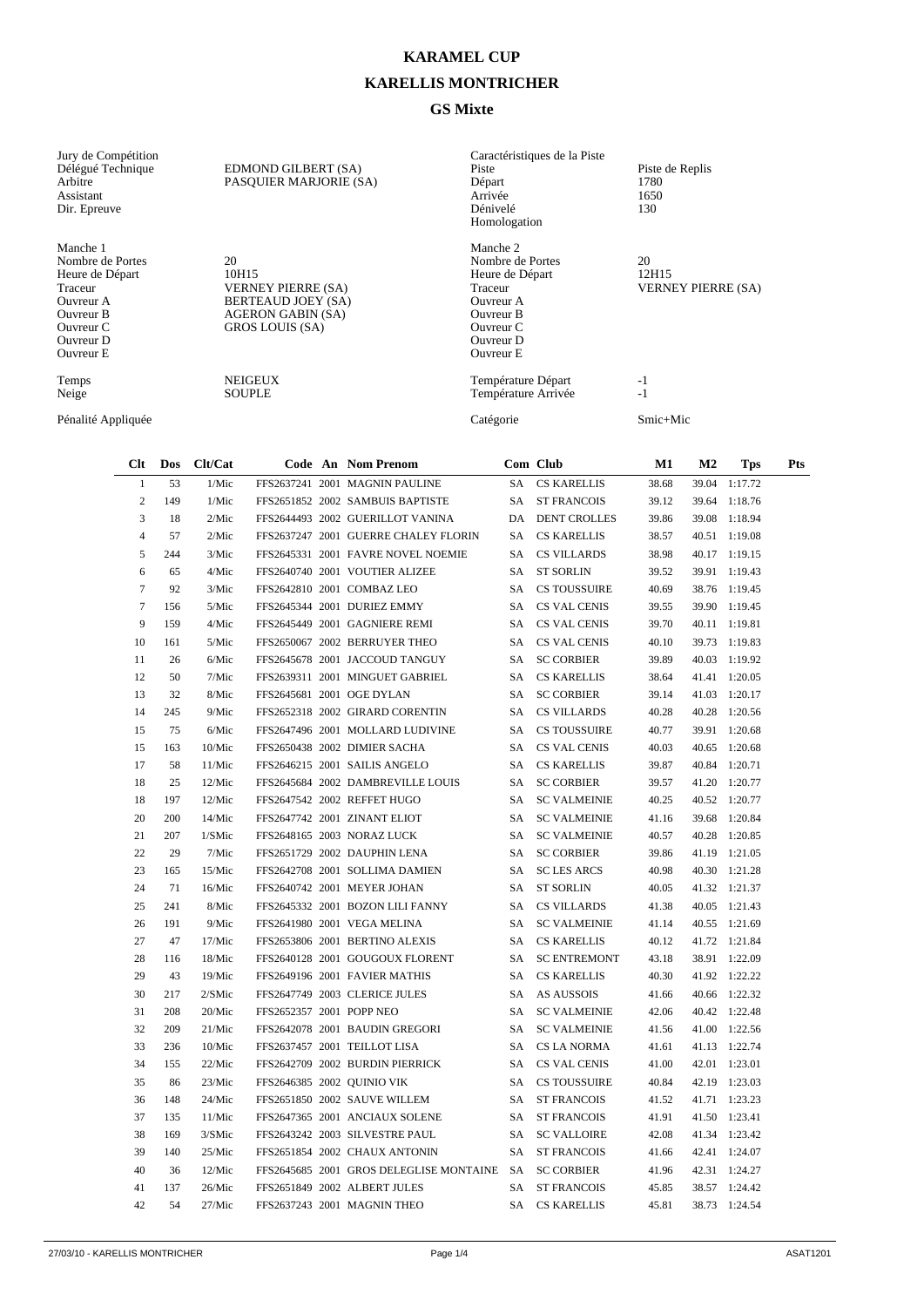| 43  | 78  | 28/Mic    |                           | FFS2647182 2002 BREBANT MATHEO             | SA | CS TOUSSUIRE        | 42.00 | 42.57 | 1:24.57       |
|-----|-----|-----------|---------------------------|--------------------------------------------|----|---------------------|-------|-------|---------------|
| 44  | 34  |           |                           | 4/SMic EXT130257266 2003 PELTIER MAEL      | SA | <b>SC CORBIER</b>   | 40.27 | 44.41 | 1:24.68       |
| 44  | 114 | 4/SMic    |                           | FFS2652311 2003 BELLISSENT PASCAL          |    | DA CS ST PIERRE     | 42.77 | 41.91 | 1:24.68       |
| 46  | 230 | 13/Mic    |                           | FFS2650010 2001 BLANCHET LEA               | SA | <b>SKISNOW USCC</b> | 42.81 | 42.17 | 1:24.98       |
| 47  | 242 | 14/Mic    |                           | FFS2646923 2001 KISIELEWICZ MARION         | SA | CS VILLARDS         | 41.74 | 43.34 | 1:25.08       |
| 48  | 228 | 29/Mic    |                           | FFS2645271 2001 GAIDE THEOPHILE            | SA | <b>SKISNOW USCC</b> | 42.67 | 42.46 | 1:25.13       |
| 49  | 106 | 15/Mic    |                           | FFS2649593 2001 CABLEY MARIE               | SA | <b>CS ALBIEZ</b>    | 42.97 | 42.38 | 1:25.35       |
| 50  | 206 | 16/Mic    |                           | FFS2648186 2001 JOET MARILOU               | SA | <b>SC VALMEINIE</b> | 42.62 |       | 42.85 1:25.47 |
| 51  | 139 | 30/Mic    |                           | FFS2646838 2001 REY QUENTIN                | SA | <b>ST FRANCOIS</b>  | 42.02 | 43.48 | 1:25.50       |
| 52  | 79  | 17/Mic    |                           | FFS2642436 2001 CHAUVIN ANGELIQUE          | SA | <b>CS TOUSSUIRE</b> | 42.58 |       | 43.09 1:25.67 |
|     | 227 |           |                           | FFS2645175 2001 VERDAN JORIS               |    | <b>SKISNOW USCC</b> |       |       | 42.32 1:25.70 |
| 53  |     | 31/Mic    |                           |                                            | SA |                     | 43.38 |       |               |
| 54  | 59  | 32/Mic    |                           | FFS2646216 2002 PASQUIER ELIOT             | SA | <b>CS KARELLIS</b>  | 43.32 | 42.51 | 1:25.83       |
| 55  | 196 | $6/S$ Mic |                           | FFS2652946 2003 COSTERG AXEL               | SA | <b>SC VALMEINIE</b> | 43.15 | 42.98 | 1:26.13       |
| 56  | 76  | 33/Mic    |                           | FFS2647499 2002 BONNEL NANS                | SA | <b>CS TOUSSUIRE</b> | 42.86 | 43.51 | 1:26.37       |
| 57  | 77  | 18/Mic    |                           | FFS2647486 2001 DUMOULIN PAOLA             | SA | <b>CS TOUSSUIRE</b> | 42.99 | 43.55 | 1:26.54       |
| 58  | 85  | 19/Mic    |                           | FFS2647491 2001 BERTHEAS MARIE             | SA | <b>CS TOUSSUIRE</b> | 44.03 |       | 42.53 1:26.56 |
| 59  | 186 | 20/Mic    |                           | FFS2651937 2001 WILLERVAL LAURENE          | SA | <b>TCAM</b>         | 43.13 |       | 43.46 1:26.59 |
| 60  | 93  | 21/Mic    |                           | FFS2653321 2001 SCIAUD FLAVIE              | SA | <b>CS TOUSSUIRE</b> | 44.10 | 42.73 | 1:26.83       |
| 61  | 19  | 34/Mic    |                           | FFS2649688 2002 LAMI HUGO                  | DA | <b>DENT CROLLES</b> | 42.47 | 44.51 | 1:26.98       |
| 62  | 164 | 35/Mic    |                           | FFS2645367 2001 BOCH ANDRE                 | SA | CS VAL CENIS        | 43.22 | 43.79 | 1:27.01       |
| 63  | 80  | 7/SMic    |                           | FFS2652285 2003 SIMON THEO                 | SA | CS TOUSSUIRE        | 42.63 | 44.59 | 1:27.22       |
| 64  | 60  | 36/Mic    |                           | FFS2643715 2002 BERTEAUD MARIUS            | SA | <b>CS KARELLIS</b>  | 41.85 | 45.53 | 1:27.38       |
| 65  | 16  | 22/Mic    |                           | FFS2645096 2001 JOHNSON LOLA               | DA | <b>DENT CROLLES</b> | 43.63 | 44.02 | 1:27.65       |
| 66  | 190 | $1/S$ Mic |                           | FFS2649410 2003 MERLOZ CHLOE               | SA | <b>SC VALMEINIE</b> | 42.91 | 44.78 | 1:27.69       |
| 67  | 46  | 23/Mic    | FFS2664113 2001 BOIS LORY |                                            | SA | CS KARELLIS         | 43.58 |       | 44.13 1:27.71 |
| 68  | 199 | 24/Mic    |                           | FFS26480185 2002 MEZRETTE ROMANE           | SA | <b>SC VALMEINIE</b> | 43.72 |       | 44.05 1:27.77 |
| 69  | 192 | 25/Mic    |                           | FFS2647544 2002 VALET FLAVIE               | SA | <b>SC VALMEINIE</b> | 44.55 |       | 43.26 1:27.81 |
| 70  | 204 | 26/Mic    |                           | FFS2642077 2001 BAUDIN CACILIE             | SA | <b>SC VALMEINIE</b> | 44.18 |       | 43.69 1:27.87 |
| 71  |     |           |                           |                                            |    |                     |       |       |               |
|     | 88  | 37/Mic    |                           | FFS2642630 2001 DOMPNIER DYLAN             | SA | <b>CS TOUSSUIRE</b> | 41.98 |       | 46.05 1:28.03 |
| 72  | 141 | 27/Mic    |                           | FFS2646841 2001 BRET MAELLE                | SA | <b>ST FRANCOIS</b>  | 43.46 | 44.81 | 1:28.27       |
| 73  | 102 | 28/Mic    |                           | FFS2643985 2001 PELLICIER ZALI             | SA | <b>CS ALBIEZ</b>    | 43.42 | 44.93 | 1:28.35       |
| 74  | 61  | 38/Mic    |                           | FFS2646095 2002 GUERRE CHALEY VIRGILE      | SA | CS KARELLIS         | 43.38 |       | 45.12 1:28.50 |
| 75  | 235 | 29/Mic    |                           | FFS2644223 2002 DARMENDRAIL MAORE          | SA | CS LA NORMA         | 44.49 | 44.03 | 1:28.52       |
| 76  | 136 | 39/Mic    |                           | FFS2646833 2001 REFFET THIMOTE             | SA | <b>ST FRANCOIS</b>  | 43.38 |       | 45.16 1:28.54 |
| 77  | 100 | 40/Mic    |                           | FFS2643984 2001 BONNET LOIS                | SA | CS ALBIEZ           | 42.91 |       | 45.83 1:28.74 |
| 78  | 226 | 30/Mic    |                           | FFS2651691 2001 ROY CHLOE                  | SA | <b>SKISNOW USCC</b> | 44.74 | 44.08 | 1:28.82       |
| 79  | 202 | 41/Mic    |                           | FFS2647540 2002 BIENNASSIS BAPTISTE        | SA | <b>SC VALMEINIE</b> | 42.85 | 46.03 | 1:28.88       |
| 80  | 143 | 31/Mic    |                           | FFS2651855 2002 REY COLINE                 | SA | <b>ST FRANCOIS</b>  | 43.81 | 45.56 | 1:29.37       |
| 81  | 138 | 32/Mic    |                           | FFS2646834 2001 DE BEL AIR LOU             | SA | <b>ST FRANCOIS</b>  | 44.81 | 44.69 | 1:29.50       |
| 82  | 89  | 33/Mic    |                           | FFS2641559 2001 ALPETTAZ MEREDITH          | SA | <b>CS TOUSSUIRE</b> | 46.53 |       | 42.99 1:29.52 |
| 83  | 28  |           |                           | 8/SMic EXT130257268 2003 CHASSAIGNE MARTIN |    | SA SC CORBIER       | 44.28 |       | 45.26 1:29.54 |
| 84  | 51  | 42/Mic    |                           | FFS2651236 2002 BOIS MAXIME                |    | SA CS KARELLIS      | 43.60 |       | 45.97 1:29.57 |
| 85  | 240 | 34/Mic    |                           | FFS2645333 2001 AMSELLEM AXELLE            |    | SA CS VILLARDS      | 44.45 |       | 45.23 1:29.68 |
| 86  | 112 | 35/Mic    |                           | FFS2643983 2001 RAMBAUD ALICE              |    | SA CS ALBIEZ        | 42.89 |       | 46.89 1:29.78 |
| 87  | 109 | 43/Mic    |                           | FFS2646977 2001 QUERCIOLI LEO              |    | SA CS ALBIEZ        | 44.28 |       | 45.56 1:29.84 |
| 88  | 56  | 44/Mic    |                           | FFS2648886 2002 THIBERT VALENTIN           |    | SA CS KARELLIS      | 43.55 |       | 46.64 1:30.19 |
| 89  | 119 | 9/SMic    |                           | FFS2652168 2003 GOUGOUX THIBAUT            |    | SA SC ENTREMONT     | 45.00 |       | 45.41 1:30.41 |
| 90  | 84  | 45/Mic    |                           | FFS2647488 2002 DUMOULIN MAX               |    | SA CS TOUSSUIRE     | 43.65 |       | 47.25 1:30.90 |
| 91  | 20  | 36/Mic    |                           | FFS2649691 2002 ECHARDOUR LAUREEN          |    | DA DENT CROLLES     | 44.63 | 46.31 | 1:30.94       |
| 92  | 82  |           |                           | FFS2653320 2003 SCIAUD JAUFFREY            |    | SA CS TOUSSUIRE     |       |       |               |
|     |     | 10/SMic   |                           |                                            |    |                     | 44.64 |       | 46.39 1:31.03 |
| 93  | 69  | 37/Mic    |                           | FFS2651433 2002 PAGLIERO PERRINE           |    | SA ST SORLIN        | 43.90 |       | 47.20 1:31.10 |
| 94  | 145 | 38/Mic    |                           | FFS2646835 2001 PELLISSIER ANNA            |    | SA ST FRANCOIS      | 44.76 |       | 46.39 1:31.15 |
| 95  | 194 | 39/Mic    |                           | FFS2647543 2002 SELHAMI NAHOUEL            |    | SA SC VALMEINIE     | 46.53 |       | 44.96 1:31.49 |
| 96  | 127 | 11/SMic   |                           | FFS2652216 2003 MOLLET LUCAS               |    | SA SC ENTREMONT     | 46.02 |       | 45.65 1:31.67 |
| 97  | 144 |           |                           | 2/SMic EXT130257253 2003 JALLAT ANNABELLE  |    | SA ST FRANCOIS      | 45.89 |       | 46.58 1:32.47 |
| 98  | 122 | 46/Mic    |                           | FFS2646311 2001 BESSON ALEXANDRE           |    | SA SC ENTREMONT     | 47.27 |       | 45.41 1:32.68 |
| 99  | 175 | 12/SMic   |                           | FFS2646210 2003 GIRAUD ALEX                | SA | <b>SC VALLOIRE</b>  | 45.48 |       | 47.76 1:33.24 |
| 100 | 220 | 13/SMic   |                           | FFS2647745 2003 DAMEVIN ELOI               |    | SA AS AUSSOIS       | 48.97 |       | 45.28 1:34.25 |
| 101 | 187 | 47/Mic    |                           | FFS2653707 2002 PERRUISSET GAUTIER         |    | SA TCAM             | 46.80 |       | 47.91 1:34.71 |
| 102 | 45  | 48/Mic    |                           | FFS2653922 2002 GRANGE TRISTAN             |    | SA CS KARELLIS      | 45.48 |       | 49.27 1:34.75 |
| 103 | 94  | 40/Mic    |                           | FFS2647494 2001 MESTRALLET EMMA            |    | SA CS TOUSSUIRE     | 47.90 |       | 47.09 1:34.99 |
| 104 | 225 | 41/Mic    |                           | FFS2646815 2002 AUMONT LOUISE              |    | SA SKISNOW USCC     | 48.49 |       | 46.54 1:35.03 |
| 105 | 67  | $3/S$ Mic |                           | FFS2651437 2003 MORELON ROMANE             |    | SA ST SORLIN        | 44.17 |       | 50.94 1:35.11 |
| 106 | 7   |           |                           | 49/Mic EXT130257252 2001 SAUTIERE THEO     | SA | <b>SC JARRIER</b>   | 45.31 |       | 50.44 1:35.75 |
| 107 | 99  |           |                           | 4/SMic EXT130257228 2003 DUBOIS MARGOT     |    | SA CS ALBIEZ        | 48.05 |       | 47.74 1:35.79 |
| 108 | 42  | 14/SMic   |                           | FFS2651248 2003 MONTICONE MATHIE           |    | SA CS KARELLIS      | 46.92 |       | 49.31 1:36.23 |
|     |     |           |                           |                                            |    |                     |       |       |               |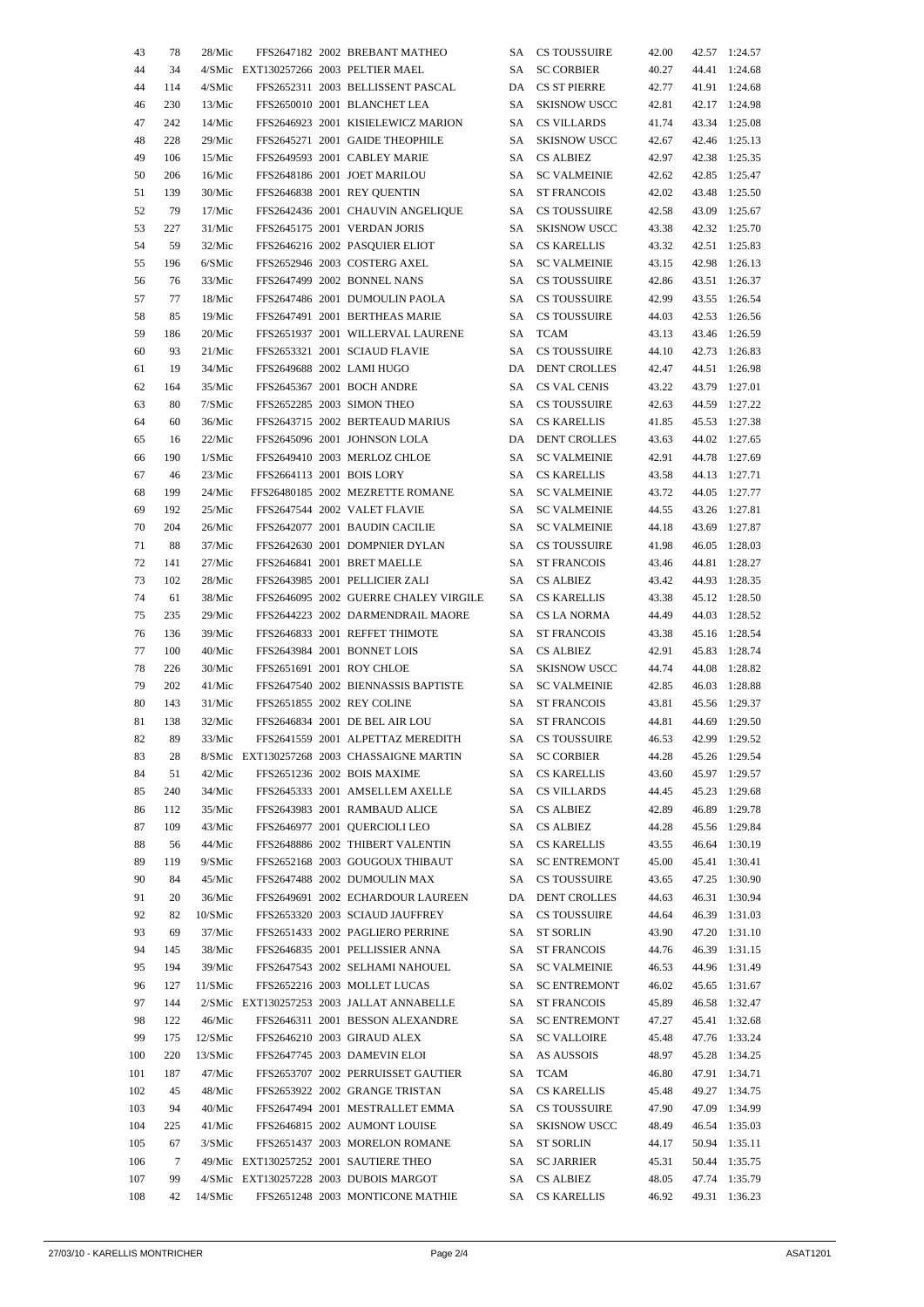| 109          | 146            | 42/Mic    |                                         | FFS2651856 2002 ALTIERI LECAS LOELIE        |      | SA ST FRANCOIS      | 47.98   |                       | 48.62 1:36.60 |
|--------------|----------------|-----------|-----------------------------------------|---------------------------------------------|------|---------------------|---------|-----------------------|---------------|
| 110          | 181            | 15/SMic   |                                         | FFS2643243 2003 BRUNET MARC                 | SA.  | <b>SC VALLOIRE</b>  | 48.94   | 48.24                 | 1:37.18       |
| 111          | 142            | 43/Mic    |                                         | FFS2646832 2001 LEBRUN MAELYS               | SA.  | <b>ST FRANCOIS</b>  | 48.78   |                       | 48.83 1:37.61 |
| 112          | 103            | 50/Mic    |                                         | FFS2652902 2002 PARIS ISAN                  |      | SA CS ALBIEZ        | 48.76   | 49.90                 | 1:38.66       |
| 113          | 177            | 16/SMic   |                                         | FFS2643244 2003 KWIATKOWSKI KILLIAN         | SA   | <b>SC VALLOIRE</b>  | 49.25   |                       | 49.63 1:38.88 |
| 114          | $\overline{2}$ |           |                                         | 51/Mic EXT130257240 2002 CHARPIN FABIEN     | SA   | <b>SC JARRIER</b>   | 45.12   |                       | 53.93 1:39.05 |
| 115          | 118            | 5/SMic    |                                         | FFS2653608 2003 LAMOUREUX ROMANE            | SA   | <b>SC ENTREMONT</b> | 47.08   | 52.35                 | 1:39.43       |
| 116          | 126            | 17/SMic   |                                         | FFS2652212 2003 BESSON LUCAS                | SA   | <b>SC ENTREMONT</b> | 54.81   | 44.99                 | 1:39.80       |
| 117          | 171            | 6/SMic    |                                         | FFS2643245 2003 GIRAUD AMELIE               | SA   | <b>SC VALLOIRE</b>  | 49.34   | 50.69                 | 1:40.03       |
| 118          | 10             |           |                                         | 52/Mic EXT130257243 2002 NORAZ ADRIEN       | SA   | <b>SC JARRIER</b>   | 48.96   |                       | 51.15 1:40.11 |
| 119          | 203            | $7/S$ Mic |                                         | FFS2652356 2003 SELHAMI IMANE               | SA   | <b>SC VALMEINIE</b> | 51.14   | 49.26                 | 1:40.40       |
| 120          | 66             |           |                                         | 18/SMic EXT130257255 2003 SIBUE KILLIAN     | SA   | <b>ST SORLIN</b>    | 50.40   |                       | 50.62 1:41.02 |
| 121          | 229            | 53/Mic    |                                         | FFS2650024 2002 HEBERT EMILIEN              | SA   | <b>SKISNOW USCC</b> | 51.52   |                       | 49.71 1:41.23 |
| 122          | 110            | 54/Mic    |                                         | FFS2649594 2002 CONSTANTIN JORIS            | SA   | <b>CS ALBIEZ</b>    | 43.94   |                       | 57.76 1:41.70 |
| 123          | 193            | 8/SMic    |                                         | FFS2653095 2003 LUQUET MARINE               | SA   | <b>SC VALMEINIE</b> | 51.90   |                       | 51.18 1:43.08 |
| 124          | 64             |           |                                         | 19/SMic EXT130257269 2003 PEZZANI ALBAN     | DA   | CO SEPT LAUX        | 52.86   |                       | 50.87 1:43.73 |
| 125          | 35             |           |                                         | 20/SMic EXT130257262 2003 ARLAUD LUKA       | SA   | <b>SC CORBIER</b>   | 51.26   |                       | 52.66 1:43.92 |
| 126          | 195            | 21/SMic   |                                         | FFS2652296 2003 BERNARD THIBAULT            | SA   | <b>SC VALMEINIE</b> | 50.15   |                       | 53.78 1:43.93 |
|              |                | 22/SMic   |                                         |                                             |      |                     | 50.64   |                       |               |
| 127          | 172            |           |                                         | FFS2643678 2003 RIBES PAULIN                | SA   | <b>SC VALLOIRE</b>  |         |                       | 53.34 1:43.98 |
| 128          | 62             |           |                                         | 44/Mic EXT130257257 2002 DONAZZOLO AGATHE   | SA   | <b>CS KARELLIS</b>  | 50.35   | 55.73                 | 1:46.08       |
| 129          | 120            | 9/SMic    |                                         | FFS2652170 2003 PERRIN LAURIE               | SA   | <b>SC ENTREMONT</b> | 52.42   |                       | 53.72 1:46.14 |
| 130          | 221            |           |                                         | 23/SMic EXT130257232 2003 BUISSON LUCAS     | SA   | AS AUSSOIS          | 53.03   |                       | 53.27 1:46.30 |
| 131          | 6              |           |                                         | 24/SMic EXT130257250 2003 SAUTIERE JORDAN   | SA   | <b>SC JARRIER</b>   | 49.55   | 57.05                 | 1:46.60       |
| 132          | 243            |           |                                         | EXT11111602 2003 REBEL MAIE CAMILLE         | SA   | <b>CS VILLARDS</b>  | 52.11   | 54.79                 | 1:46.90       |
| 133          | $\overline{4}$ |           |                                         | 45/Mic EXT130257242 2002 DERRIER VIOLAINE   | SA   | <b>SC JARRIER</b>   | 50.87   | 56.21                 | 1:47.08       |
| 134          | 11             |           |                                         | 25/SMic EXT130257244 2003 TONOLO DIEGO      | SA   | <b>SC JARRIER</b>   | 55.62   | 52.69                 | 1:48.31       |
| 135          | 41             | 26/SMic   |                                         | FFS2648884 2003 FRAYSSINES ANTHONY          | SA   | <b>CS KARELLIS</b>  |         | 44.70 1:04.04 1:48.74 |               |
| 136          | 201            | 10/SMic   |                                         | FFS2654023 2003 CARRERE MANON               | SA   | <b>SC VALMEINIE</b> | 58.98   |                       | 50.36 1:49.34 |
| 137          | 48             |           |                                         | 27/SMic EXT130257258 2003 BRUNETTA JULIEN   | SA   | <b>CS KARELLIS</b>  | 51.02   | 58.84                 | 1:49.86       |
| 138          | 40             | 55/Mic    |                                         | FFS2652248 2001 MONTILLET HUGO              | SA   | <b>CS KARELLIS</b>  |         | 46.62 1:03.45         | 1:50.07       |
| 139          | 72             |           |                                         | 11/SMic EXT130257254 2003 BLONDEAU ORIANE   | SA   | <b>ST SORLIN</b>    | 56.54   |                       | 55.46 1:52.00 |
| 140          | 87             | 56/Mic    |                                         | FFS2642842 2001 MOYNE MAXIME                |      | SA CS TOUSSUIRE     | 1:10.68 |                       | 41.57 1:52.25 |
| 141          | 211            |           |                                         | 28/SMic EXT130257328 2003 WILLERVAL CHARLES | SA   | <b>TCAM</b>         | 56.57   |                       | 56.27 1:52.84 |
| 142          | 179            | 12/SMic   |                                         | FFS2646211 2003 GIRAUD OCEANE               | SA   | <b>SC VALLOIRE</b>  | 54.76   |                       | 59.22 1:53.98 |
| 143          | 210            | 29/SMic   |                                         | FFS2654022 2003 ALBRIEUX BASTIEN            | SA   | <b>SC VALMEINIE</b> | 1:05.84 |                       | 50.08 1:55.92 |
| 144          | 128            | 30/SMic   |                                         | EXT11163939 2003 LENFANT LOIC               | SA   | <b>SC ENTREMONT</b> | 59.92   |                       | 56.54 1:56.46 |
| 145          | 174            | 13/SMic   |                                         | FFS2646212 2003 GIRAUD JENNY                | SA - | <b>SC VALLOIRE</b>  |         | 54.99 1:01.76 1:56.75 |               |
| 146          | 5              |           |                                         | 31/SMic EXT130257251 2003 CHARVIN MATTEO    | SA   | <b>SC JARRIER</b>   | 55.41   | 1:03.97 1:59.38       |               |
| 147          | 101            |           |                                         | 14/SMic EXT130257227 2003 PELLICIER LEONIE  |      | SA CS ALBIEZ        |         | 56.66 1:03.23 1:59.89 |               |
| 148          |                |           | 9 32/SMic EXT130257246 2003 VALET ILIAN |                                             |      | SA SC JARRIER       |         | 56.82 1:04.94 2:01.76 |               |
| 149          | 205            | 33/SMic   |                                         | FFS2653093 2003 BELLEGO ANTOINE             |      | SA SC VALMEINIE     | 1:08.97 |                       | 52.80 2:01.77 |
| 150          | 147            | 57/Mic    |                                         | FFS2651853 2002 POTHET NINO                 |      | SA ST FRANCOIS      |         | 43.59 1:18.62 2:02.21 |               |
| 151          | 98             |           |                                         | 15/SMic EXT130257231 2003 MARTIN EMY        |      | SA CS ALBIEZ        | 58.40   | $1:06.07$ 2:04.47     |               |
| 152          | 12             |           |                                         | 16/SMic EXT130257247 2003 VIALLET CLEMENCE  |      | SA SC JARRIER       |         | 54.04 1:11.00 2:05.04 |               |
| 153          | 8              |           |                                         | 58/Mic EXT130257241 2002 DERRIER VALENTIN   |      | SA SC JARRIER       | 1:15.78 |                       | 51.25 2:07.03 |
| Non partants |                |           |                                         |                                             |      |                     |         |                       |               |
|              | 27             |           |                                         | EXT130257265 2002 TALBOT LUCIE              |      | SA SC CORBIER       |         |                       |               |
|              | 52             |           |                                         | FFS2637245 2001 FALCOZ BENJAMIN             |      | SA CS KARELLIS      |         |                       |               |
|              | 70             |           |                                         | FFS2645599 2002 PICOT OLIVIER               |      | SA ST SORLIN        |         |                       |               |
|              | 73             |           |                                         | FFS2640738 2001 PESSIN MARVIN               |      | SA ST SORLIN        |         |                       |               |
|              | 83             |           |                                         | FFS2647492 2001 MAURY WILLIAM               |      | SA CS TOUSSUIRE     |         |                       |               |
|              | 90             |           |                                         | FFS2652286 2002 GARNIER ALEXIS              |      | SA CS TOUSSUIRE     |         |                       |               |
|              |                |           |                                         |                                             |      |                     |         |                       |               |
|              | 91             |           |                                         | FFS2647497 2002 TURNES ELIO                 |      | SA CS TOUSSUIRE     |         |                       |               |
|              | 104            |           |                                         | EXT130257230 2003 VIAL ADRIEN               |      | SA CS ALBIEZ        |         |                       |               |
|              | 108            |           |                                         | EXT130257226 2003 DARVE FANNY               |      | SA CS ALBIEZ        |         |                       |               |
|              | 111            |           |                                         | EXT130257229 2003 BONNET MANON              |      | SA CS ALBIEZ        |         |                       |               |
|              | 115            |           |                                         | EXT11140458 2003 DUPRAZ AYMERIC             |      | SA SC ENTREMONT     |         |                       |               |
|              | 117            |           |                                         | EXT11163938 2003 DUBUC MANON                |      | SA SC ENTREMONT     |         |                       |               |
|              | 121            |           |                                         | EXT11178869 2001 GOURDON LOUIS              |      | SA SC ENTREMONT     |         |                       |               |
|              | 123            |           |                                         | EXT11140466 2003 TARDY CORENTIN             |      | SA SC ENTREMONT     |         |                       |               |
|              | 124            |           |                                         | FFS2652242 2001 DEMOLLES ANTOINE            |      | SA SC ENTREMONT     |         |                       |               |
|              | 125            |           |                                         | FFS2645229 2002 COULON GAUTHIER             | SA - | <b>SC ENTREMONT</b> |         |                       |               |
|              | 129            |           |                                         | FFS2640127 2001 BAMERT COLINE               |      | SA SC ENTREMONT     |         |                       |               |
|              | 157            |           |                                         | EXT130257271 2003 FILLIOL TIMO              |      | SA CS VAL CENIS     |         |                       |               |
|              | 158            |           | EXT130257270 2003 FILLIOL LEO           |                                             |      | SA CS VAL CENIS     |         |                       |               |
|              | 182            |           |                                         | EXT11146015 2003 MICHELLAND ANAELLE         |      | SA SC VALLOIRE      |         |                       |               |